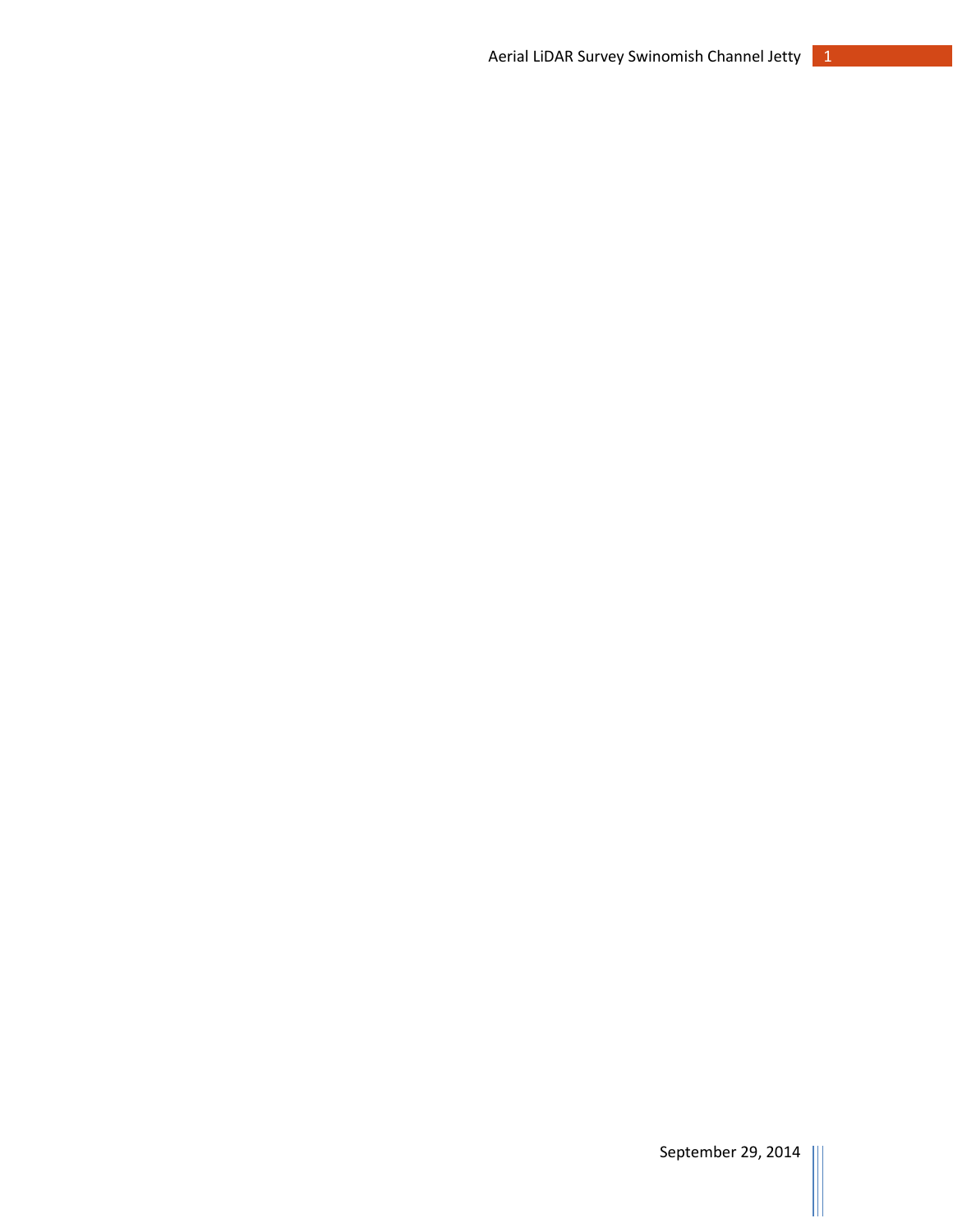# <span id="page-2-0"></span>**Contents**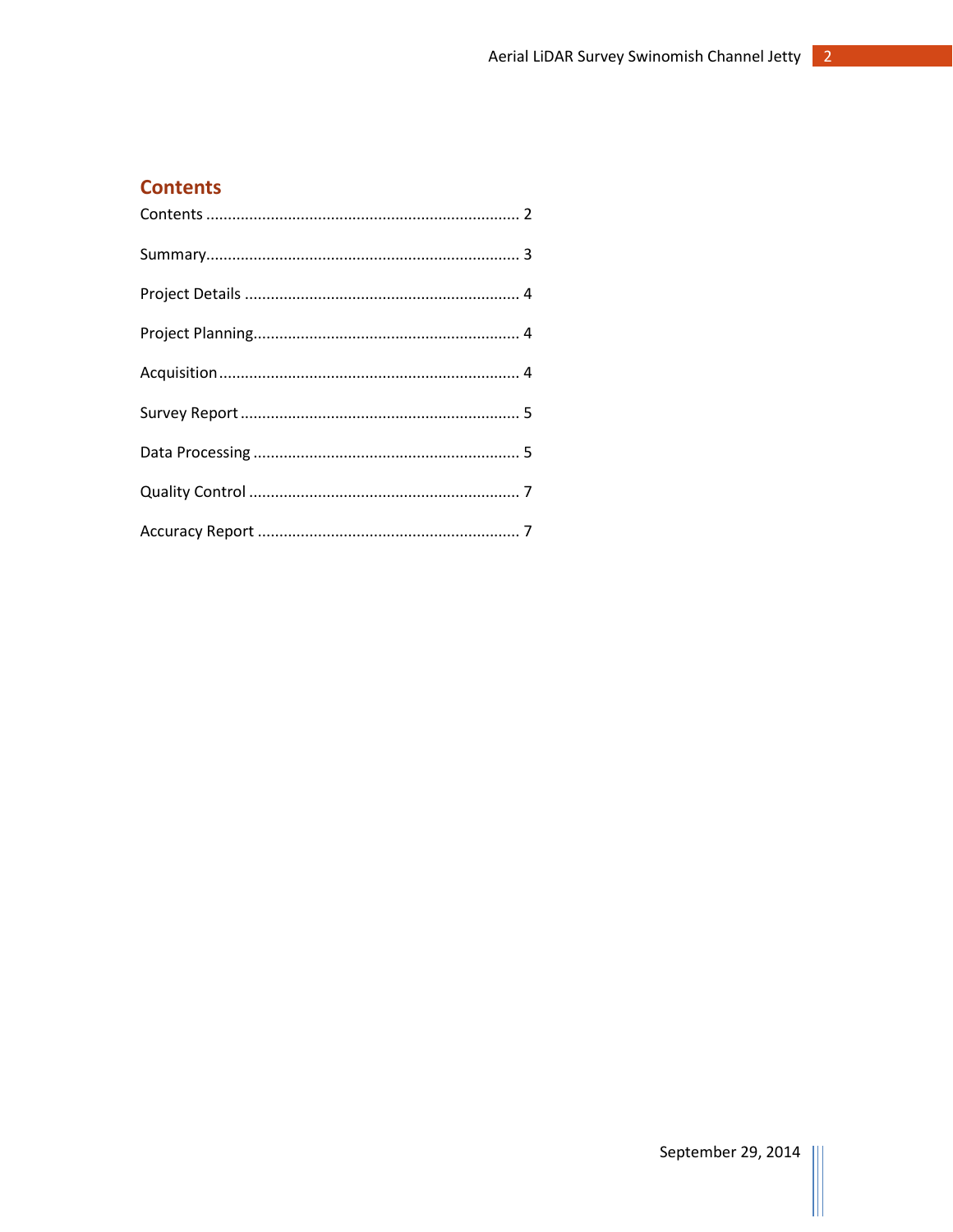## <span id="page-3-0"></span>**Summary**

In September 2014, Miller Creek Aerial Mapping (MCA) in conjunction with Terra Remote Sensing Inc. (TRSI) and APS Surveying & Mapping (APS), performed a LiDAR study of a site near La Conner, Washington. The purpose of the project was to gather LiDAR during low-tide conditions (<0ft MLLW) to aid the assessment of jetty and dike conditions in and around the Swinomish Channel.

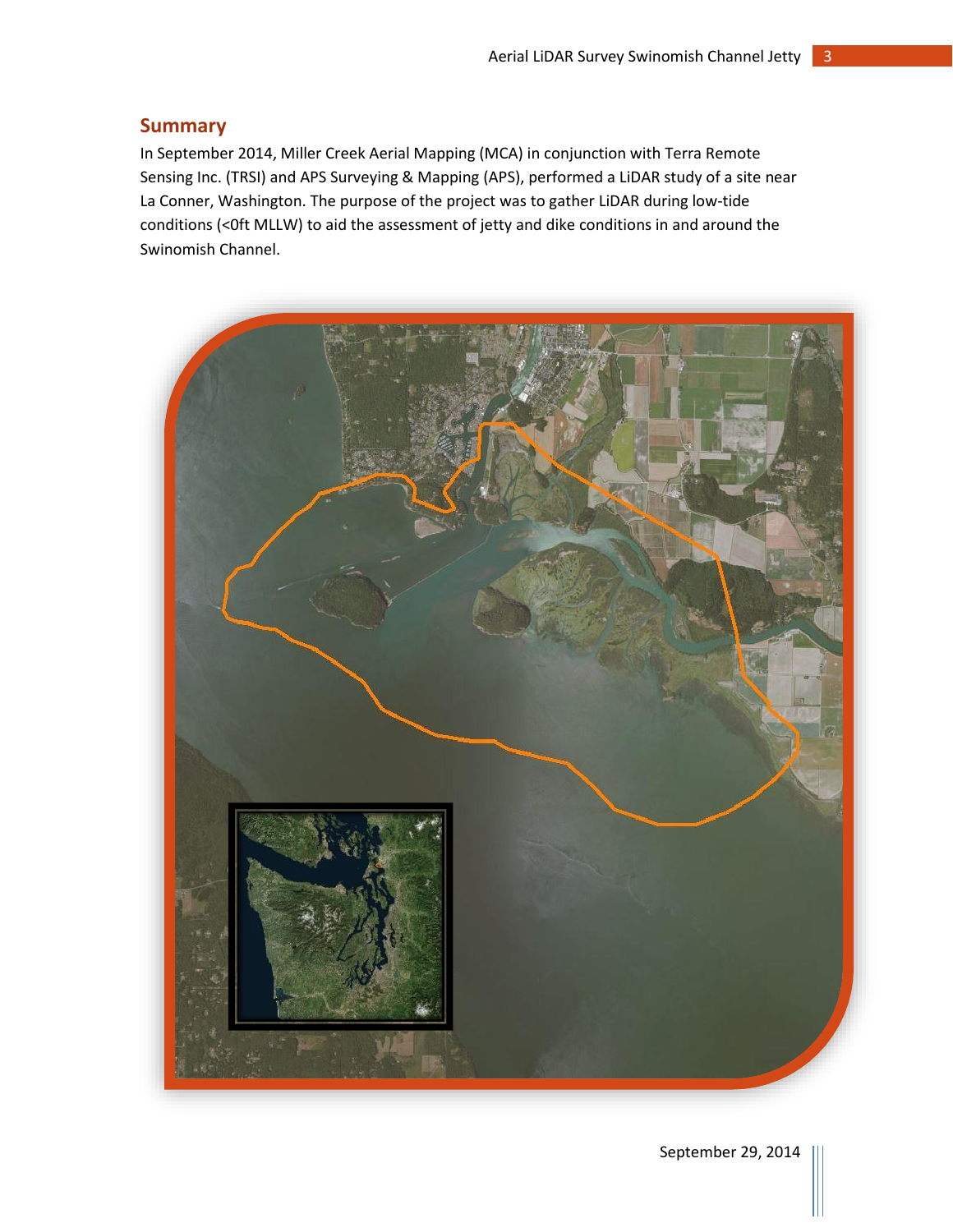| LIVAIV                                   |                                              |  |  |  |  |
|------------------------------------------|----------------------------------------------|--|--|--|--|
| <b>Total Acreage</b>                     | 5428                                         |  |  |  |  |
| Coordinate System                        | Washington State Plane FIPS 4601             |  |  |  |  |
| <b>Horizontal Datum</b>                  | <b>NAD 83/91</b>                             |  |  |  |  |
| <b>Vertical Datum</b>                    | Mean Lower Low Water (MLLW) (NAVD88 + 1.51') |  |  |  |  |
| <b>Horizontal Point Density (Meters)</b> | 3.84 PPSM                                    |  |  |  |  |
| RMSEz (Feet)*                            | 0.094                                        |  |  |  |  |
| <b>Table 1 - LiDAR Details</b>           |                                              |  |  |  |  |

## <span id="page-4-0"></span>**Project Details**

**LiDAR**

\*Error statistics were computed using survey check shots described below.

## <span id="page-4-1"></span>**Project Planning**

Prior to Notice to proceed, MCA worked closely with APS Surveying & Mapping, Inc. (APS) to determine the dates and times for acquisition that would meet the requirements for the project. APS provided ground survey check points for accuracy assessment of the LiDAR acquisition. MCA also worked closely with TRSI to coordinate the flight date and time and establish a schedule that would meet or exceed the schedule defined in the RFP.

## <span id="page-4-2"></span>**Acquisition**

The LiDAR acquisition was performed by TRSI on August 10, 2014 in a Bell 206 B3 Jet Ranger Helicopter. TRSI using a Riegl Model VQ-480 LiDAR system. This is a compact efficient LiDAR sensor that uses rotating prism technology that transmits a uniform density of pulses over the entire scan angle. The system has a variable Pulse Repetition Rate up to 300 KHz. As specified, the acquisition was performed with the tide conditions of <0ft MLLW.

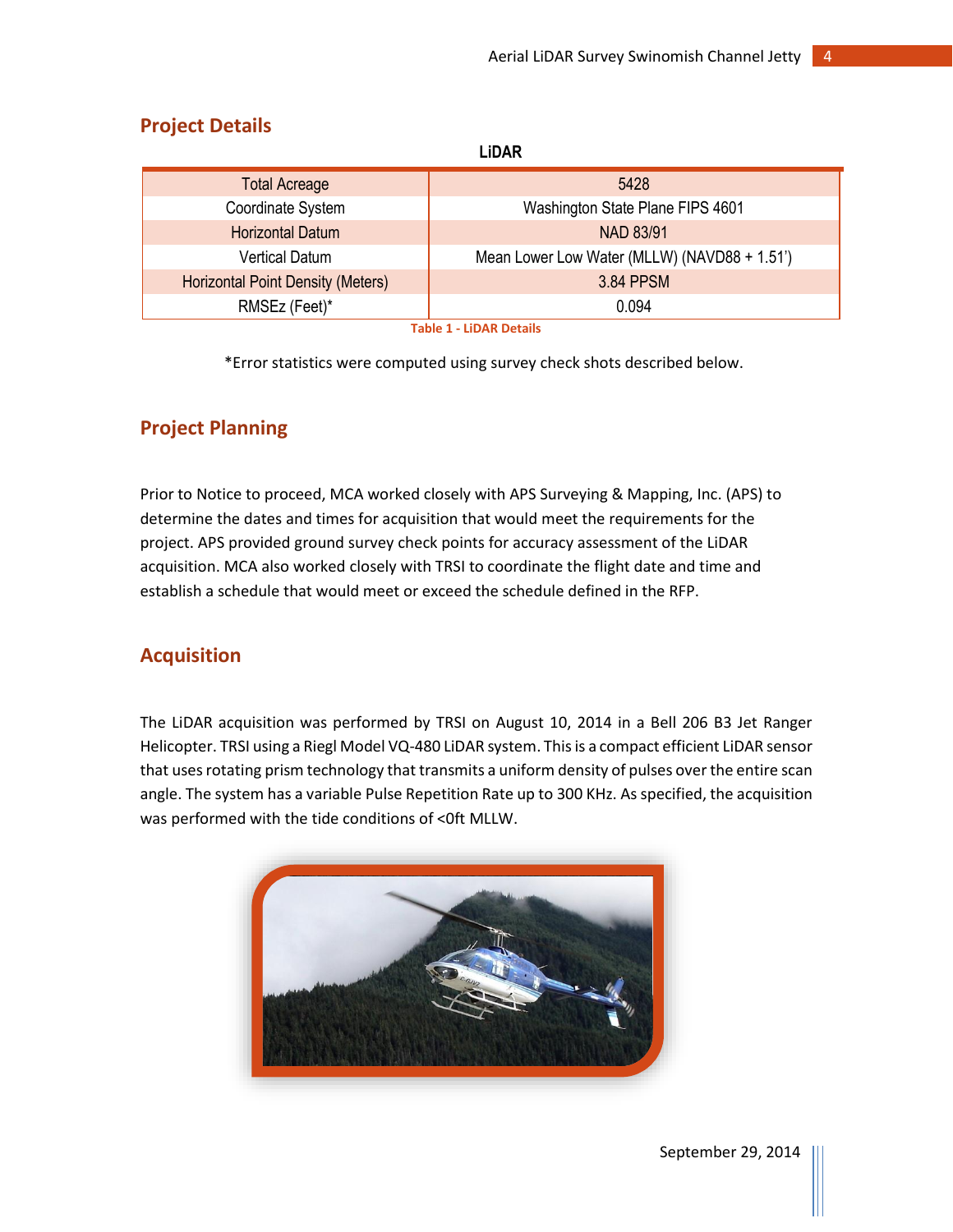## <span id="page-5-0"></span>**Survey Report**

APS collected 22 survey check points in areas of relatively easy access (principally at the northern end of the project). The initial values were observed and collected using RTK GPS methods (±0.16 feet horizontal & vertical accuracy), with frequent checks shots into the 3.5 inch USACE Aluminum Monument "MARTHA 2008" [WSPC North Zone in US Survey Feet =N(y) 506387.14 E(x) 1230203.53



and NAVD88 elevation = 10.67 feet]. By comparing the record elevation of "TIDAL 3 (PID TR0236)" a USC&GS First Order Class II monument [23.55 feet NAVD88] with the published tidal data from 9448558, La Conner, Swinomish Slough, WA [7.638 meters MLLW = 25.06 feet MLLW] the difference between NAVD88 and MLLW in the Swinomish Slough is 1.51 feet.

Upon receipt of the edited lidar data and final breaklines from TRSI, MCA observed a consistent bias in the elevations between the lidar/breaklines data and the survey check shots. After statistical analysis, it was determined that there should be a .49 foot shift in the lidar/breakline data to bring it into agreement with the survey check points from APS. The resulting accuracy statistics are found below.

## <span id="page-5-1"></span>**Data Processing**

After acquisition, the raw data was calibrated, the automatic classification was performed and breaklines were collected.

### **Point Cloud**

The initial point cloud calibration and geo-referencing was performed using TerraSolid's TerraMatch Software package. The TerraSolid software suite was then used to perform the automated point cloud classifications. This process uses complex algorithms to perform in-depth analysis of the point cloud and metadata, and classify the ground points. Shaded relief models are used as a QC tool to ensure the ground is accurately defined.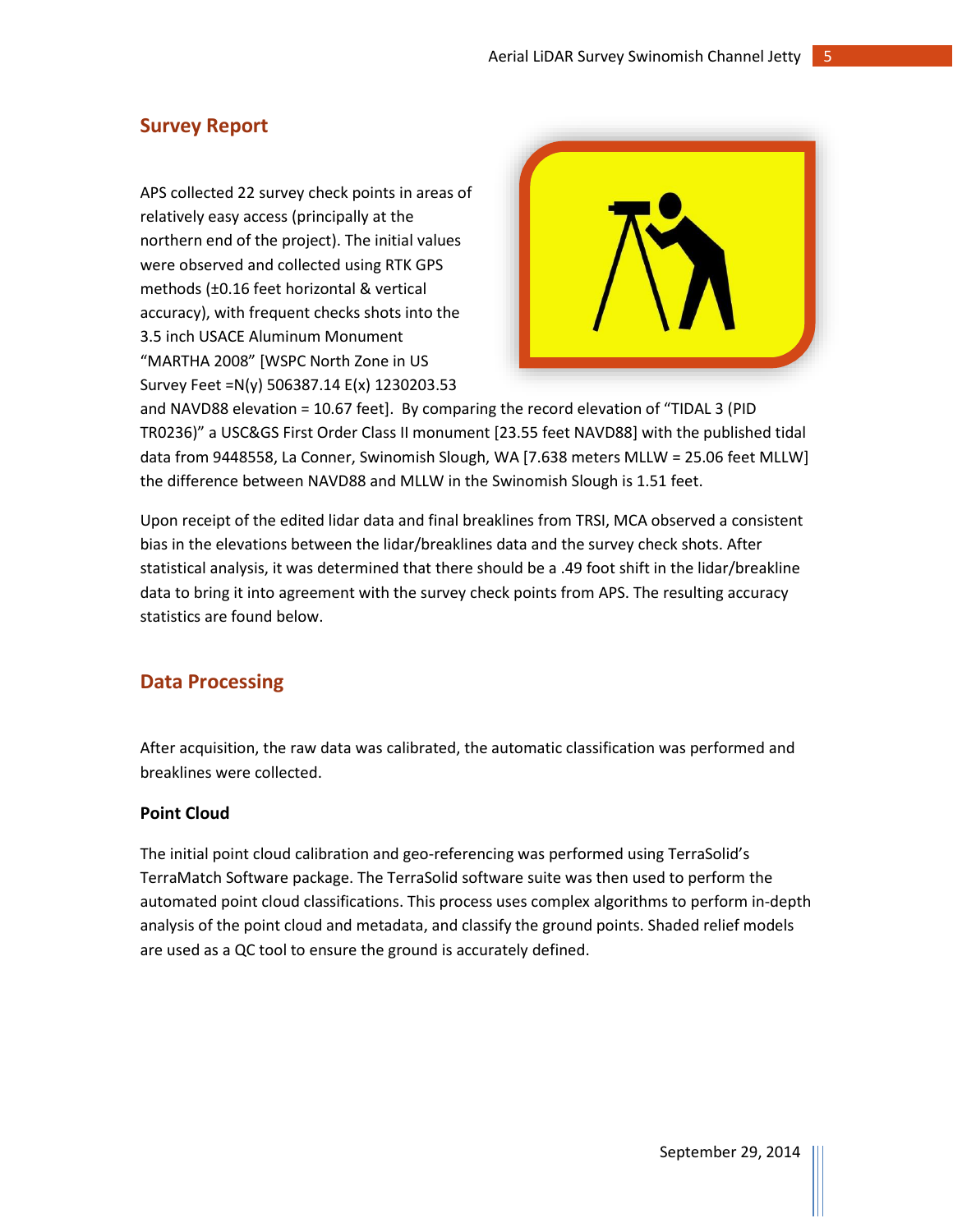#### **Breakline Generation**



Breaklines for water features are defined in 2D for wider waters and natively in 3D for narrow creek/stream features.

In the case of hydrology with no apparent gradient (lakes, ponds and oceans) each vertex is projected to the lowest LiDAR hit within or near the hydrological feature.

In the case of hydrology with a downhill gradient (double-edged rivers and streams) hydrological edges are derived in a planimetric view. An alignment is then derived from the approximate centerline of edge features, which is downhill-enforced and projected to a lowest local minimum along the alignment. The 2D planimetric edge elements are projected to 3D by a linear interpolation from the orthogonal intersection of an edge vertex with the alignment. Vertices can optionally be introduced at this 3D intersection to enforce orthogonal elevations spanning the hydrological feature.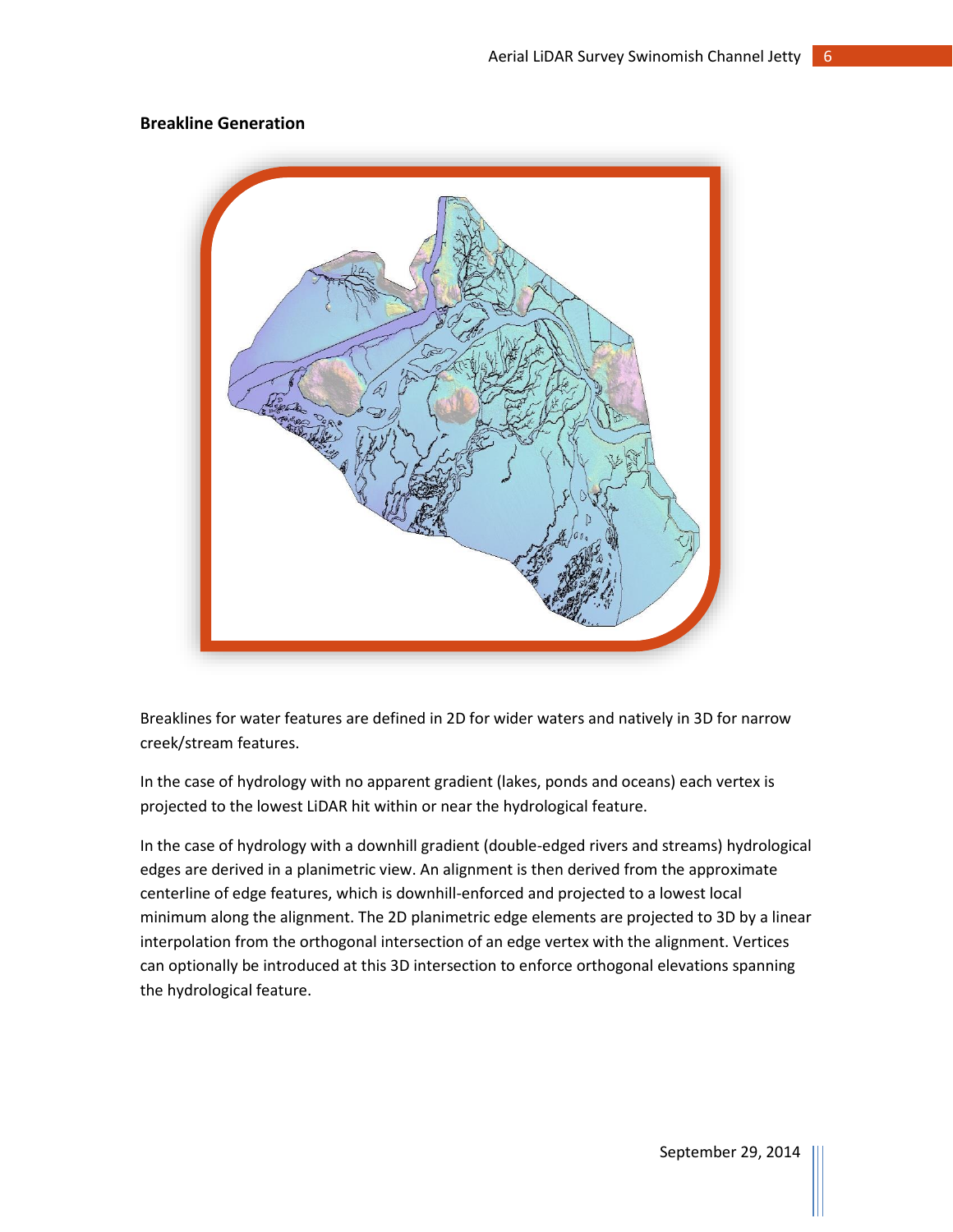# <span id="page-7-0"></span>**Quality Control**

Upon receipt of the processed and edited LiDAR data from TRSI, MCA performed a comprehensive quality control assessment of the data. All datasets were checked against each other for consistency, accuracy and completeness. Specific quality control checks include the following:

- 1. Point cloud data is checked against survey checkpoints collected independently by APS
- 2. Inspection of all deliverables for completeness and accuracy
	- a. Naming convention check
	- b. Map projection check
	- c. Data completeness check
	- d. Consistency of data between deliverables

## <span id="page-7-1"></span>**Accuracy Report**

#### **Accuracy Report (Feet)**

| Average dz*         | $-0.021$ |
|---------------------|----------|
| Minimum dz*         | $-0.290$ |
| Maximum dz*         | 0.130    |
| Average Magnitude*  | 0.068    |
| RMSEz*              | 0.094    |
| Standard Deviation* | 0.094    |

**Table 2 - Accuracy Report**

\*Error statistics were computed using survey check shots described below.